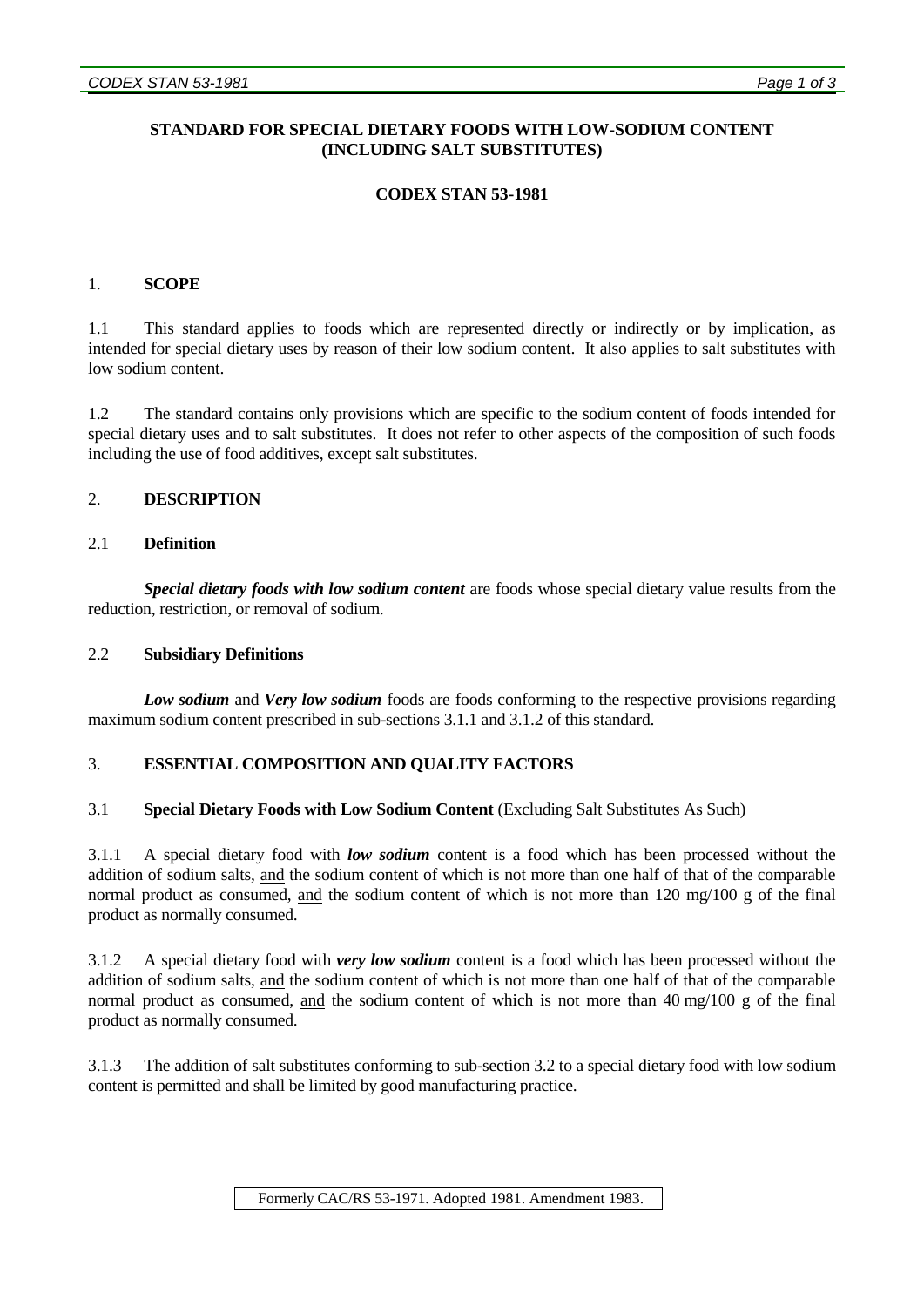#### *CODEX STAN 53-1981 Page 2 of 3*

#### 3.2 **Salt Substitutes**

3.2.1 The composition of salt substitutes shall be as follows:

| (a) | Potassium sulphate, potassium, calcium or<br>ammonium salts of adipic, glutamic, carbonic,<br>succinic, lactic, tartaric, citric, acetic, hydro-<br>chloric or orthophosphoric acids, and/or | Not limited, except that P not to<br>exceed 4% m/m and NH $^{+}$ 3% m/m of<br>the salt substitute mixture |
|-----|----------------------------------------------------------------------------------------------------------------------------------------------------------------------------------------------|-----------------------------------------------------------------------------------------------------------|
| (b) | Magnesium salts of adipic, glutamic, carbonic,                                                                                                                                               | $Mg^{++}$ to be not more than 20% m/m of                                                                  |
|     | citric, succinic, acetic, tartaric, lactic, hydro-                                                                                                                                           | the total of the cations $K^+$ , $Ca^{++}$ and                                                            |
|     | chloric or orthophosphoric acids, mixed with                                                                                                                                                 | $NH4$ present in the salt substitute                                                                      |
|     | other Mg-free salt substitutes as listed in                                                                                                                                                  | mixture and P not to exceed 4% m/m of                                                                     |
|     | 3.2.1 (a), (c) and 3.2.1 (d), and/or                                                                                                                                                         | the salt substitute mixture                                                                               |
| (c) | Choline salts of acetic, carbonic, lactic, tartaric,                                                                                                                                         | The choline content not to exceed                                                                         |
|     | citric or hydrochloric acids, mixed with other                                                                                                                                               | 3% m/m of the salt substitute                                                                             |
|     | choline-free salt substitutes as listed in 3.2.1 (a),                                                                                                                                        | mixture                                                                                                   |
|     | 3.2.1(b) and 3.2.1(d), and/or                                                                                                                                                                |                                                                                                           |
| (d) | Free adipic, glutamic, citric, lactic or malic acids                                                                                                                                         | Not limited                                                                                               |

- 3.2.2 Salt substitutes may contain:
- (a) Colloidal silica or calcium silicate: not more than 1% m/m of the salt substitute mixture, individually or in combination.
- (b) Diluents: safe and suitable nutritive foods as normally consumed (e.g. sugars, cereal flour).

3.2.3 The addition of iodine-containing compounds to salt substitutes shall be in conformity with the national legislation of the country where the product is sold.

3.2.4 The sodium content of salt substitutes shall be not more than 120 mg/100 g of the salt substitute mixture.

### 4. **LABELLING**

### 4.1 **Special Dietary Foods with Low Sodium Content** (Excluding Salt Substitutes As Such)

In addition to any labelling provisions applying to the particular food concerned, the following specific provisions for the labelling of special dietary foods with low sodium content shall apply:

4.1.1 The label shall bear the description "low sodium" or "very low sodium" in accordance with subsections 3.1.1 and 3.1.2 of this standard.

4.1.2 The sodium content shall be declared on the label to the nearest multiple of 5 mg per 100 g and, in addition per a specified serving of the food as normally consumed.

4.1.3 The average carbohydrate, protein and fat content in 100 g of the product as normally consumed, as well as the calorie (or kilojoule) value shall be declared on the label.